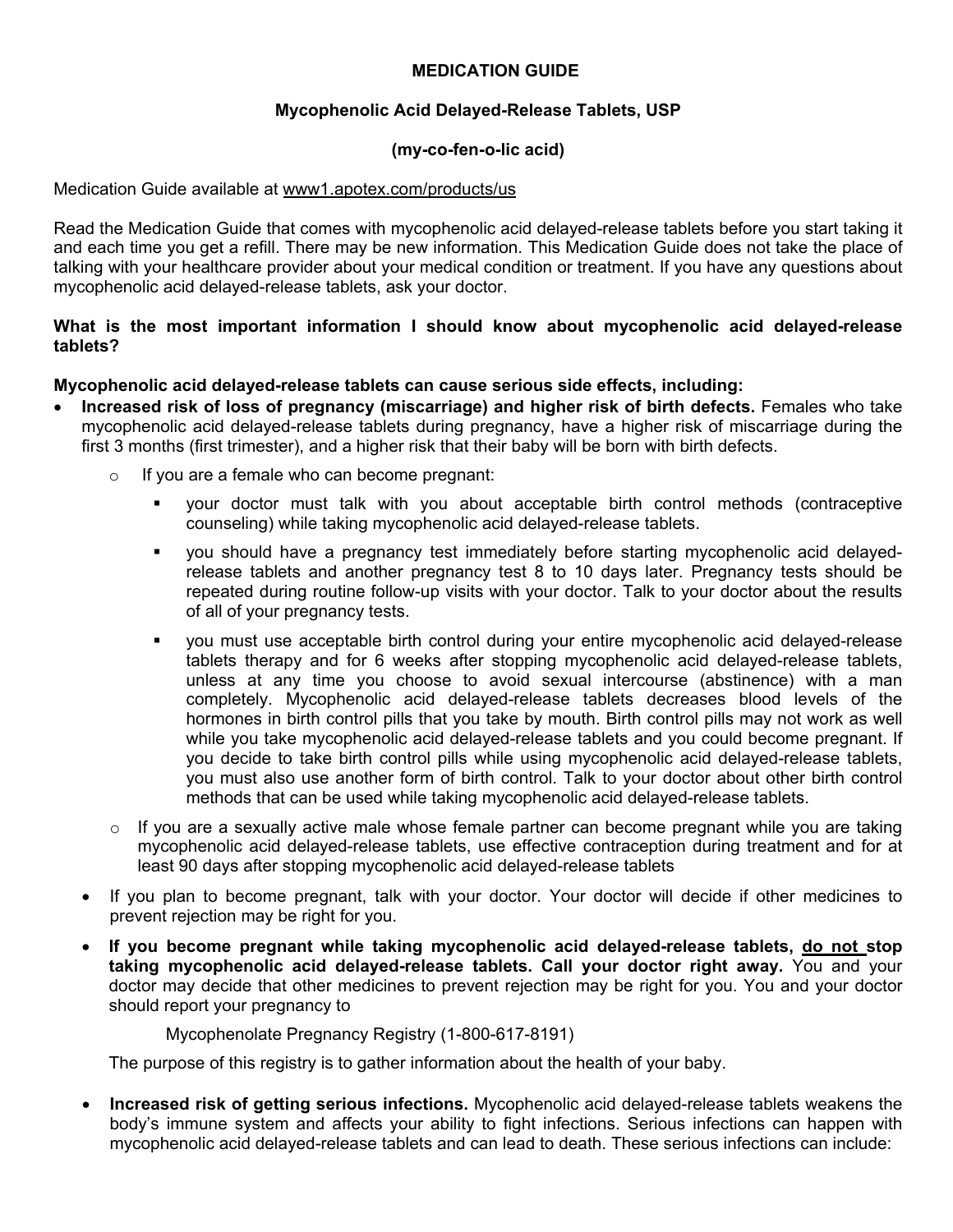- **Viral infections.** Certain viruses can live in your body and cause active infections when your immune system is weak. Viral infections that can happen with mycophenolic acid delayedrelease tablets include:
	- Shingles, other herpes infections, and cytomegalovirus (CMV). CMV can cause serious tissue and blood infections.
	- BK virus. BK virus can affect how your kidney works and cause your transplanted kidney to fail.
	- Hepatitis B and C viruses. Hepatitis viruses can affect how your liver works. Talk to your doctor about how hepatitis viruses may affect you.
- **A brain infection called Progressive Multifocal Leukoencephalopathy (PML).** In some patients mycophenolic acid delayed-release tablets may cause an infection of the brain that may cause death. You are at risk for this brain infection because you have a weakened immune system. You should tell your healthcare provider right away if you have any of the following symptoms:
	- **Weakness on one side of the body**
	- You do not care about things that you usually care about (apathy)
	- You are confused or have problems thinking
	- **•** You cannot control your muscles
- **Fungal infections.** Yeast and other types of fungal infections can happen with mycophenolic acid delayed-release tablets and cause serious tissue and blood infections. **See "What are the possible side effects of mycophenolic acid delayed-release tablets?"**

## **Call your doctor right away if you have any of these signs and symptoms of infection:**

- o Temperature of 100.5°F or greater
- o Cold symptoms, such as a runny nose or sore throat
- o Flu symptoms, such as an upset stomach, stomach pain, vomiting, or diarrhea
- o Earache or headache
- $\circ$  Pain during urination or you need to urinate often
- o White patches in the mouth or throat
- o Unexpected bruising or bleeding
- o Cuts, scrapes, or incisions that are red, warm, and oozing pus
- **Increased risk of getting certain cancers.** People who take mycophenolic acid delayed-release tablets have a higher risk of getting lymphoma, and other cancers, especially skin cancer. Tell your doctor if you have:
	- $\circ$  unexplained fever, tiredness that does not go away, weight loss, or lymph node swelling
	- $\circ$  a brown or black skin lesion with uneven borders, or one part of the lesion does not look like other parts
	- o a change in the size or color of a mole
	- $\circ$  a new skin lesion or bump
	- $\circ$  any other changes to your health

## **See the section "What are the possible side effects of mycophenolic acid delayed-release tablets?" for other serious side effects.**

#### **What are mycophenolic acid delayed-release tablets?**

Mycophenolic acid delayed-release tablets are a prescription medicine given to prevent rejection (antirejection medicine) in people who have received a kidney transplant. Rejection is when the body's immune system senses the new organ as "foreign" and attacks it.

Mycophenolic acid delayed-release tablets are used with other medicines containing cyclosporine (Sandimmune®, Gengraf®, and Neoral®) and corticosteroids.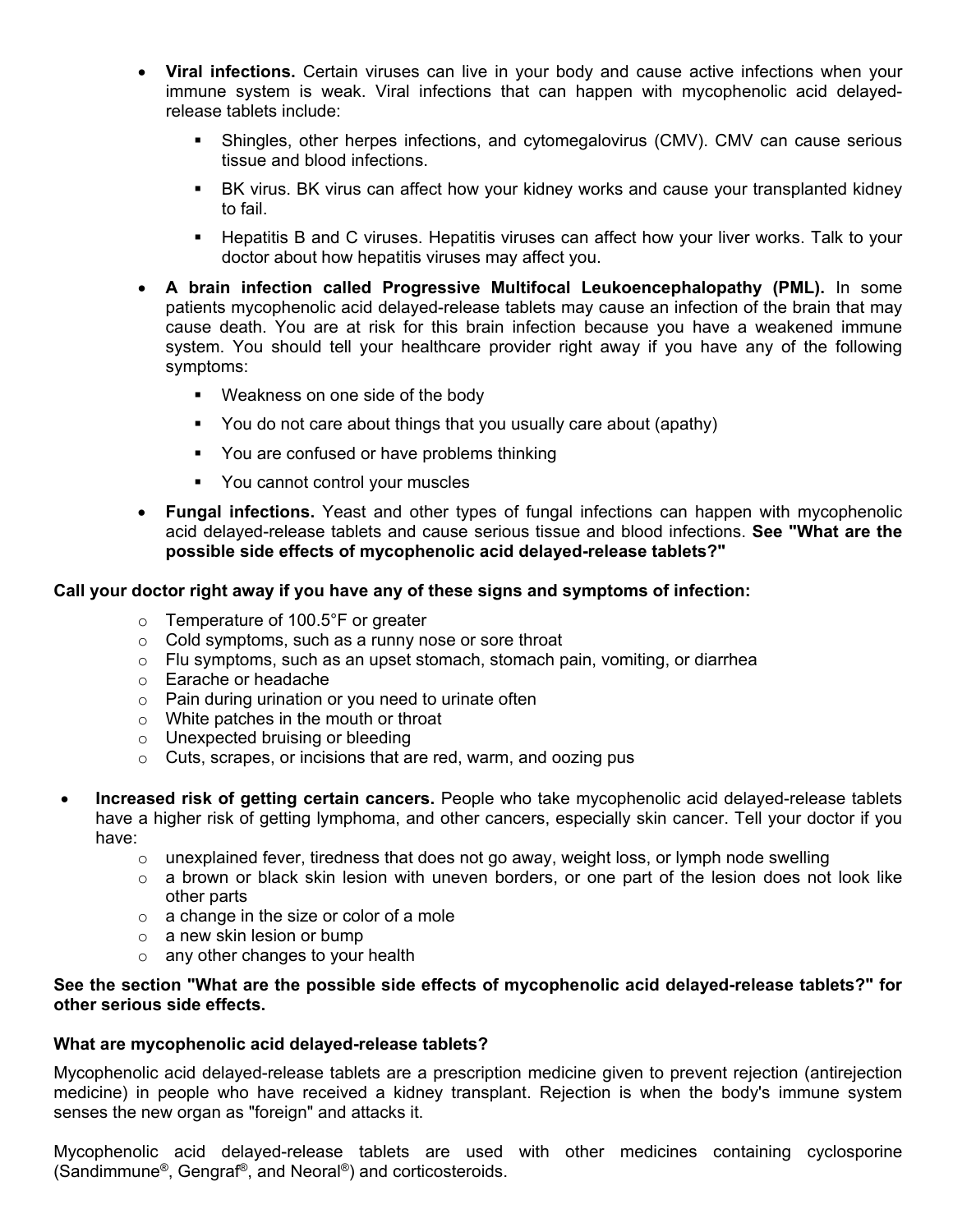Mycophenolic acid delayed-release tablets can be used to prevent rejection in children who are 5 years or older and are stable after having a kidney transplant. It is not known if mycophenolic acid delayed-release tablets are safe and works in children younger than 5 years. It is not known how mycophenolic acid delayed-release tablets works in children who have just received a new kidney transplant.

# **Who should not take mycophenolic acid delayed-release tablets?**

Do not take mycophenolic acid delayed-release tablets if you are allergic to mycophenolic acid (MPA), mycophenolate sodium, mycophenolate mofetil, or any of the ingredients in mycophenolic acid delayed-release tablets. See the end of this Medication Guide for a complete list of ingredients in mycophenolic acid delayedrelease tablets.

## **What should I tell my doctor before I start taking mycophenolic acid delayed-release tablets?**

Tell your healthcare provider about all of your medical conditions, including if you:

- **have any digestive problems, such as ulcers**
- **plan to receive any vaccines.** You should not receive live vaccines while you take mycophenolic acid delayed-release tablets. Some vaccines may not work as well during treatment with mycophenolic acid delayed-release tablets.
- **have Lesch-Nyhan or Kelley-Seegmiller syndrome or another rare inherited deficiency of hypoxanthine-guanine phosphoribosyl-transferase (HGPRT).** You should not take mycophenolic acid delayed-release tablets if you have one of these disorders.
- **are pregnant or planning to become pregnant. See "What is the most important information I should know about mycophenolic acid delayed-release tablets?"**
	- **are breastfeeding or plan to breastfeed.** It is not known if mycophenolic acid passes into breast milk. You and your doctor will decide if you will breastfeed while taking mycophenolic acid delayedrelease tablets.

## **Tell your doctor about all the medicines you take, including prescription and nonprescription medicines, vitamins, and herbal supplements.**

Some medicines may affect the way mycophenolic acid delayed-release tablets works and mycophenolic acid delayed-release tablets may affect how some medicines work. Especially tell your doctor if you take:

- birth control pills (oral contraceptives). **See "What is the most important information I should know about mycophenolic acid delayed-release tablets?"**
- antacids that contain aluminum or magnesium. Mycophenolic acid delayed-release tablets and antacids should not be taken at the same time.
- acyclovir (Zovirax®), Ganciclovir (Cytovene® IV, Valcyte®)
- azathioprine (Azasan®, Imuran®)
- cholestyramine (Questran® Light, Questran®, Locholest Light, Prevalite®)

Know the medicines you take. Keep a list of your medicines with you to show your healthcare provider and pharmacist when you get a new medicine. Do not take any new medicine without talking to your doctor.

## **How should I take mycophenolic acid delayed-release tablets?**

- Take mycophenolic acid delayed-release tablets exactly as prescribed. Your healthcare provider will tell you how much mycophenolic acid delayed-release tablets to take.
- Do not stop taking or change your dose of mycophenolic acid delayed-release tablets without talking to your healthcare provider.
- Take mycophenolic acid delayed-release tablets on an empty stomach, either 1 hour before or 2 hours after a meal.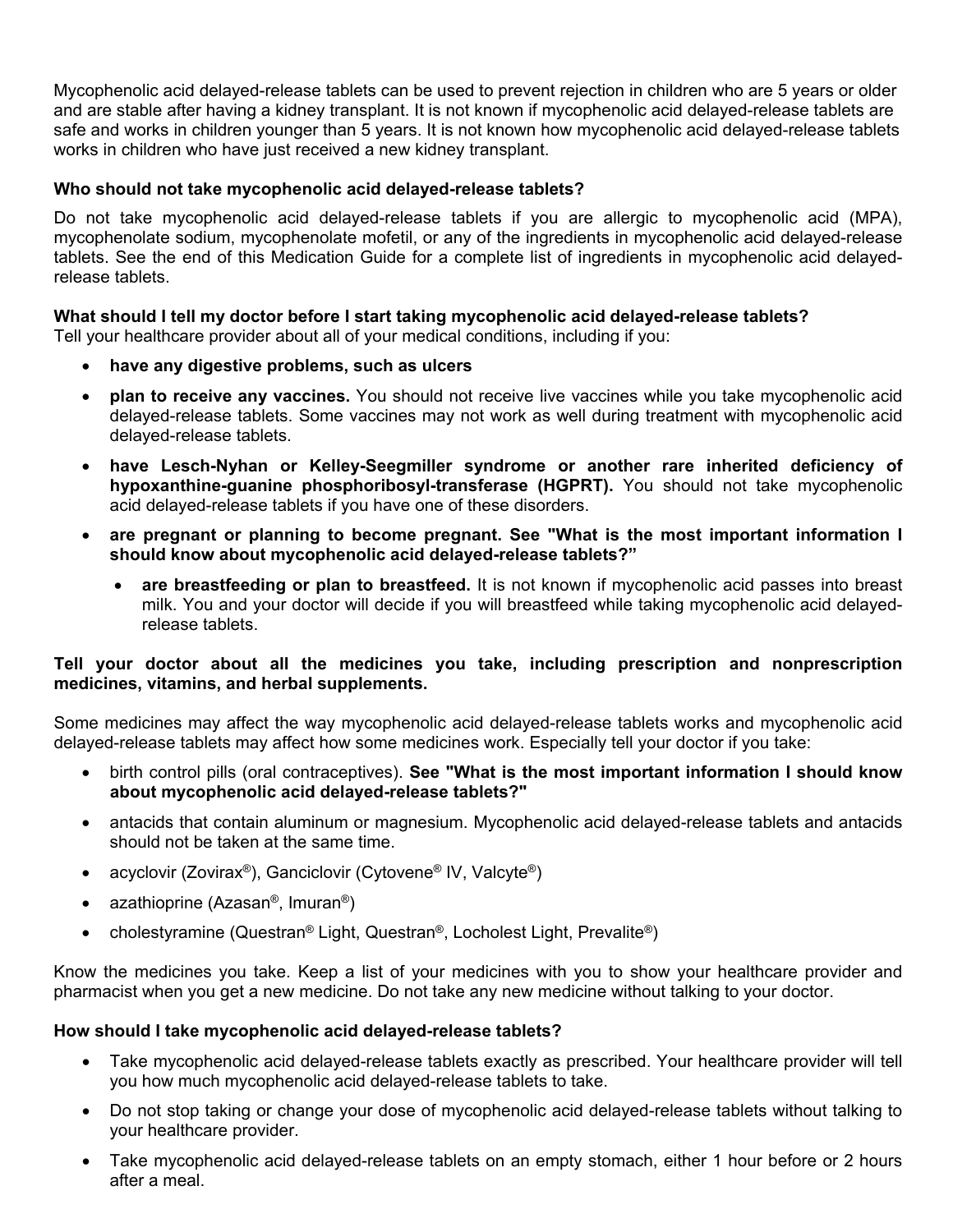- Swallow mycophenolic acid delayed-release tablets whole. Do not crush, chew, or cut mycophenolic acid delayed-release tablets. The mycophenolic acid delayed-release tablets have a coating so that the medicine will pass through your stomach and dissolve in your intestine.
	- o **If you forget to take mycophenolic acid delayed-release tablets,** take it as soon as you remember and then take your next dose at its regular time. If it is almost time for your next dose, skip the missed dose. Do not take two doses at the same time. Call your doctor or pharmacist if you are not sure what to do.
	- o **If you take more than the prescribed dose of mycophenolic acid delayed-release tablets,**  call your doctor right away.
	- o **Do not change (substitute) between using mycophenolic acid delayed-release tablets and mycophenolate mofetil tablets, capsules, or oral suspension for one another unless your healthcare provider tells you to.** These medicines are absorbed differently. This may affect the amount of medicine in your blood.
	- $\circ$  Be sure to keep all appointments at your transplant clinic. During these visits, your doctor may perform regular blood tests.

## **What should I avoid while taking mycophenolic acid delayed-release tablets?**

- **Avoid pregnancy.** See "**What is the most important information I should know about mycophenolic acid delayed-release tablets?"**
- Limit the amount of time you spend in sunlight. Avoid using tanning beds and sunlamps. People who take mycophenolic acid delayed-release tablets have a higher risk of getting skin cancer. **See "What is the most important information I should know about mycophenolic acid delayed-release tablets?"** Wear protective clothing when you are in the sun and use a broad-spectrum sunscreen with a high sun protection factor (SPF 30 and above). This is especially important if your skin is fair (light colored) or you have a family history of skin cancer.
- You should not donate blood while taking mycophenolic acid delayed-release tablets and for at least 6 weeks after stopping mycophenolic acid delayed-release tablets.
- You should not donate sperm while taking mycophenolic acid delayed-release tablets and for 90 days after stopping mycophenolic acid delayed-release tablets.
- Elderly patients 65 years of age or older may have more side effects with mycophenolic acid delayedrelease tablets because of a weaker immune system.

## **What are the possible side effects of mycophenolic acid delayed-release tablets?**

#### **Mycophenolic acid delayed-release tablets can cause serious side effects.**

## **See "What is the most important information I should know about mycophenolic acid delayed-release tablets?"**

Stomach and intestinal bleeding can happen in people who take mycophenolic acid delayed-release tablets. Bleeding can be severe and you may have to be hospitalized for treatment.

The most common side effects of taking mycophenolic acid delayed-release tablets include:

In people with a new transplant:

- low blood cell counts
	- o red blood cells
	- o white blood cells
	- o platelets
- constipation
- nausea
- diarrhea
- vomiting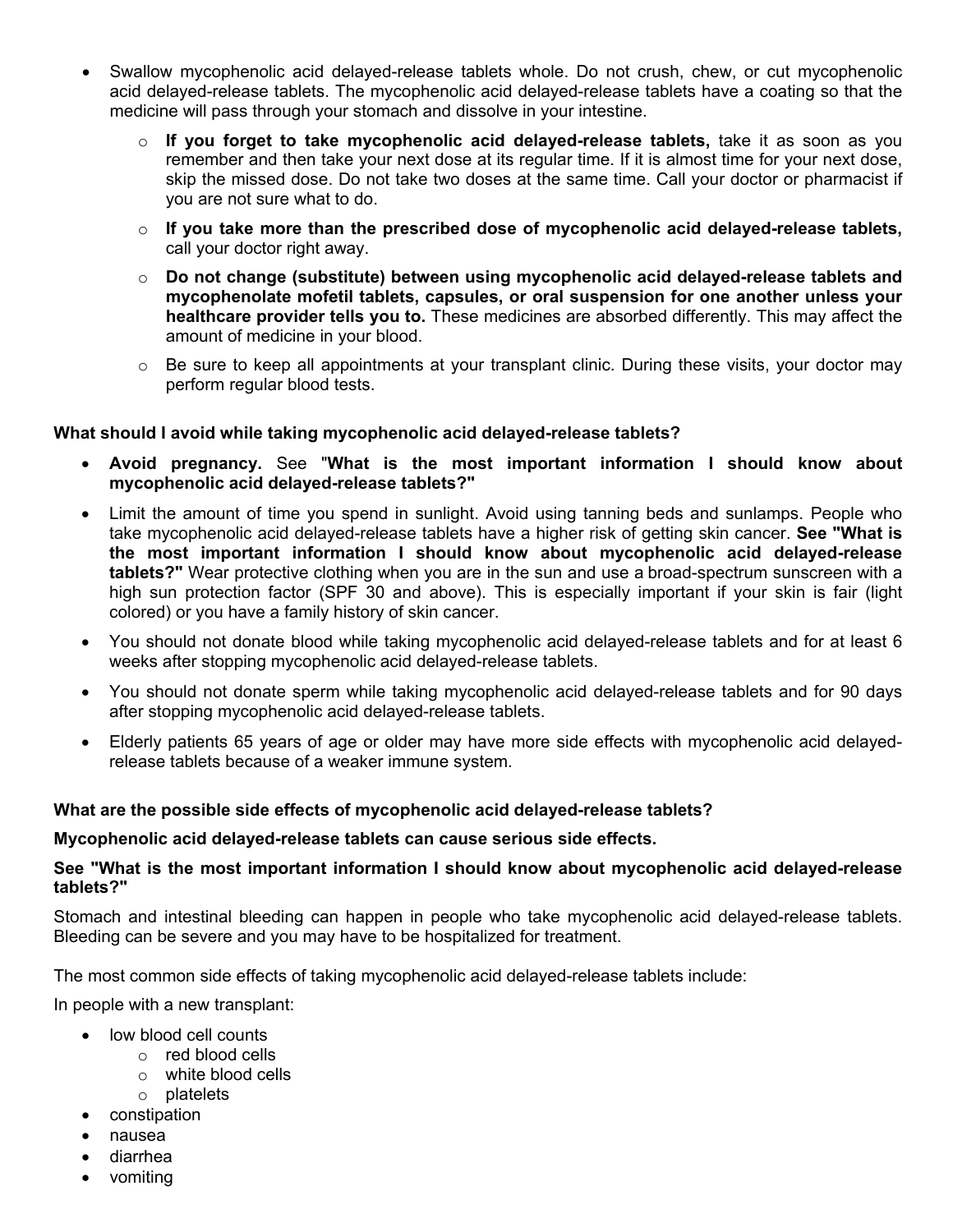- urinary tract infections
- stomach upset

In people who take mycophenolic acid delayed-release tablets for a long time (long-term) after transplant:

- low blood cell counts
	- o red blood cells
	- o white blood cells
- nausea
- diarrhea
- sore throat

Your healthcare provider will do blood tests before you start taking mycophenolic acid delayed-release tablets and during treatment with mycophenolic acid delayed-release tablets to check your blood cell counts. Tell your healthcare provider right away if you have any signs of infection **(see "What is the most important information I should know about mycophenolic acid delayed-release tablets?"),** or any unexpected bruising or bleeding. Also, tell your healthcare provider if you have unusual tiredness, dizziness, or fainting.

These are not all the possible side effects of mycophenolic acid delayed-release tablets. Your healthcare provider may be able to help you manage these side effects.

Call your doctor for medical advice about side effects.

You may report side effects to

- FDA MedWatch at 1-800-FDA-1088 or
- Apotex Corp. at 1-800-706-5575.

# **How should I store mycophenolic acid delayed-release tablets?**

- Store mycophenolic acid delayed-release tablets at room temperature, 59°F to 86°F (15°C to 30°C). Mycophenolic acid delayed-release tablets do not need to be refrigerated.
- Keep the container tightly closed. Store mycophenolic acid delayed-release tablets in a dry place.
- **Keep mycophenolic acid delayed-release tablets and all medicines out of the reach of children.**

## **General information about mycophenolic acid delayed-release tablets**

Medicines are sometimes prescribed for purposes other than those listed in a Medication Guide. Do not use mycophenolic acid delayed-release tablets for a condition for which it was not prescribed. Do not give mycophenolic acid delayed-release tablets to other people, even if they have the same symptoms you have. It may harm them.

This Medication Guide summarizes the most important information about mycophenolic acid delayed-release tablets. If you would like more information, talk with your doctor. You can ask your doctor or pharmacist for information about mycophenolic acid delayed-release tablets that is written for healthcare professionals. You can also call Apotex Corp. at 1-800-706-5575.

## **What are the ingredients in mycophenolic acid delayed-release tablets?**

**Active ingredient:** mycophenolic acid (as mycophenolate sodium)

**Inactive ingredients:** methylcellulose, sodium lauryl sulfate, stearic acid, colloidal silicon dioxide, hypromellose and polyethylene glycol. The enteric coating of the tablet consists of ferric oxide yellow, triethyl citrate, talc, titanium dioxide (180 mg and 360 mg), indigotine al lake (180 mg), methacrylic acid and ethyl acrylate copolymer dispersion, and ferric oxide red (360 mg).

## **This Medication Guide has been approved by the U.S. Food and Drug Administration.**

All registered trademarks in this document are the property of their respective owners.